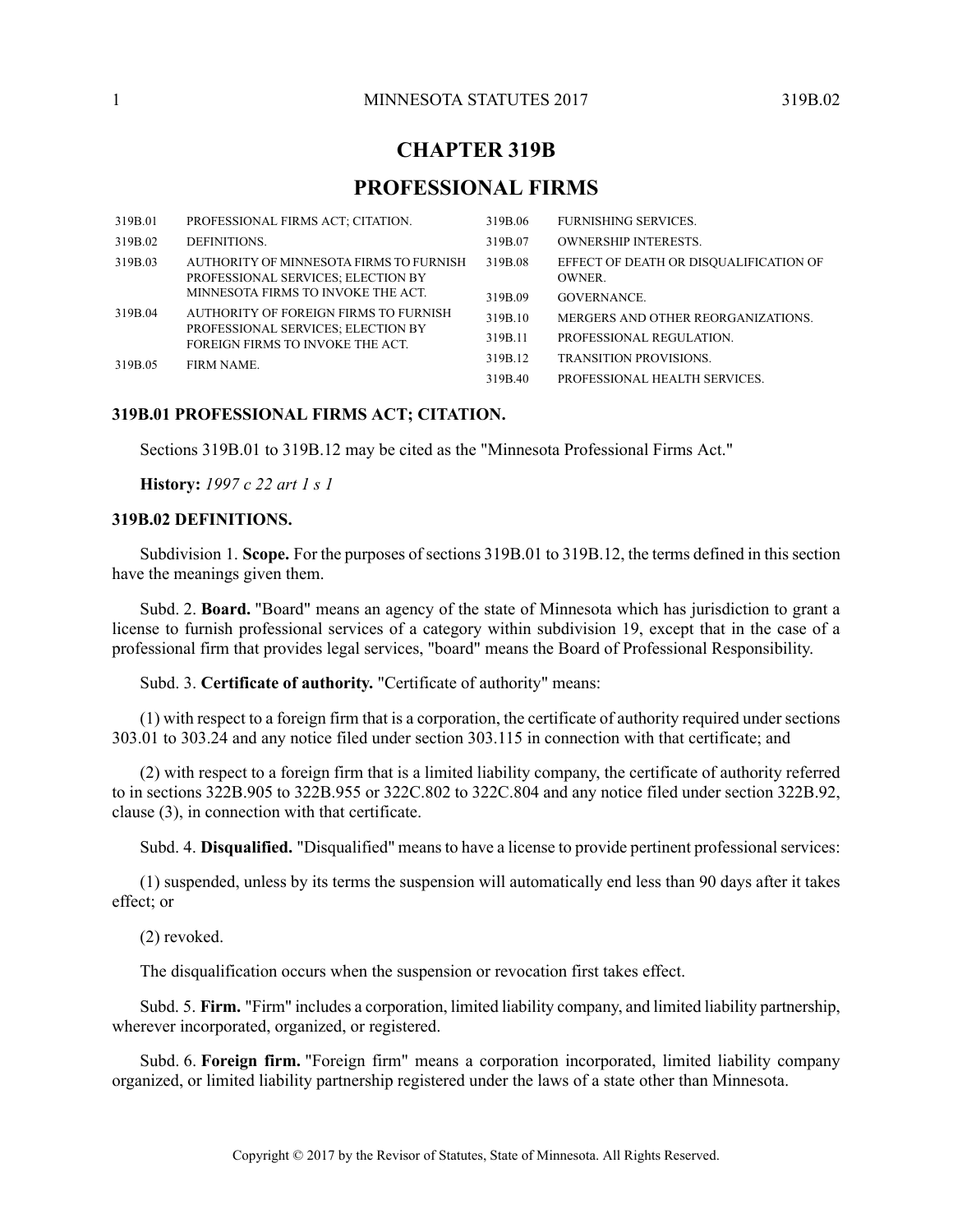Subd. 7. **Foreign professional firm.** "Foreign professional firm" means a foreign firm that has in effect an election under section 319B.04, subdivision 2.

Subd. 8. **Generally applicable governing law.** "Generally applicable governing law" of a firm means:

(1) with respect to a firm that is a corporation, the state statute under which the corporation isincorporated;

(2) with respect to a firm that is a limited liability company, the state statute under which the limited liability company is organized; and

(3) with respect to a firm that is a limited liability partnership, the state statute under which the limited liability partnership obtains its status as a limited liability partnership;

plus any other law that is generally relevant to the structure, governance, operations, or other internal affairs of the firm.

Subd. 9. **Governance authority.** "Governance authority" means the authority and responsibility to:

(1) determine important policies for a professional firm;

(2) superintend the professional firm's overall operations; and

(3) maintain general, active management of and ultimate control over all matters involving professional judgment.

Subd. 9a. **License.** "License" includes any license, certificate, registration, or other authority referred to in subdivision 17 or 19.

Subd. 10. **Minnesota firm.** "Minnesota firm" includes a corporation organized under chapter 302A or 317A, limited liability company organized under chapter 322B or 322C, and limited liability partnership that has an effective statement of qualification under section 323A.1001.

Subd. 11. **Minnesota professional firm.** "Minnesota professional firm" means a Minnesota firm that has in effect an election under section 319B.03, subdivision 2.

Subd. 12. **Organizational document.** "Organizational document" means:

(1) with respect to a corporation organized under chapter 302A or 317A, that corporation's articles of incorporation;

(2) with respect to a limited liability company organized under chapter 322B or 322C, that limited liability company's articles of organization; and

(3) with respect to a limited liability partnership that has an effective statement of qualification under section 323A.1001, that statement of qualification.

Subd. 13. **Owner.** "Owner" means:

(1) with respect to a professional firm that is a corporation, except a nonprofit corporation, an owner of shares in the corporation;

(2) with respect to a professional firm that is a limited liability company, a member in the limited liability company; and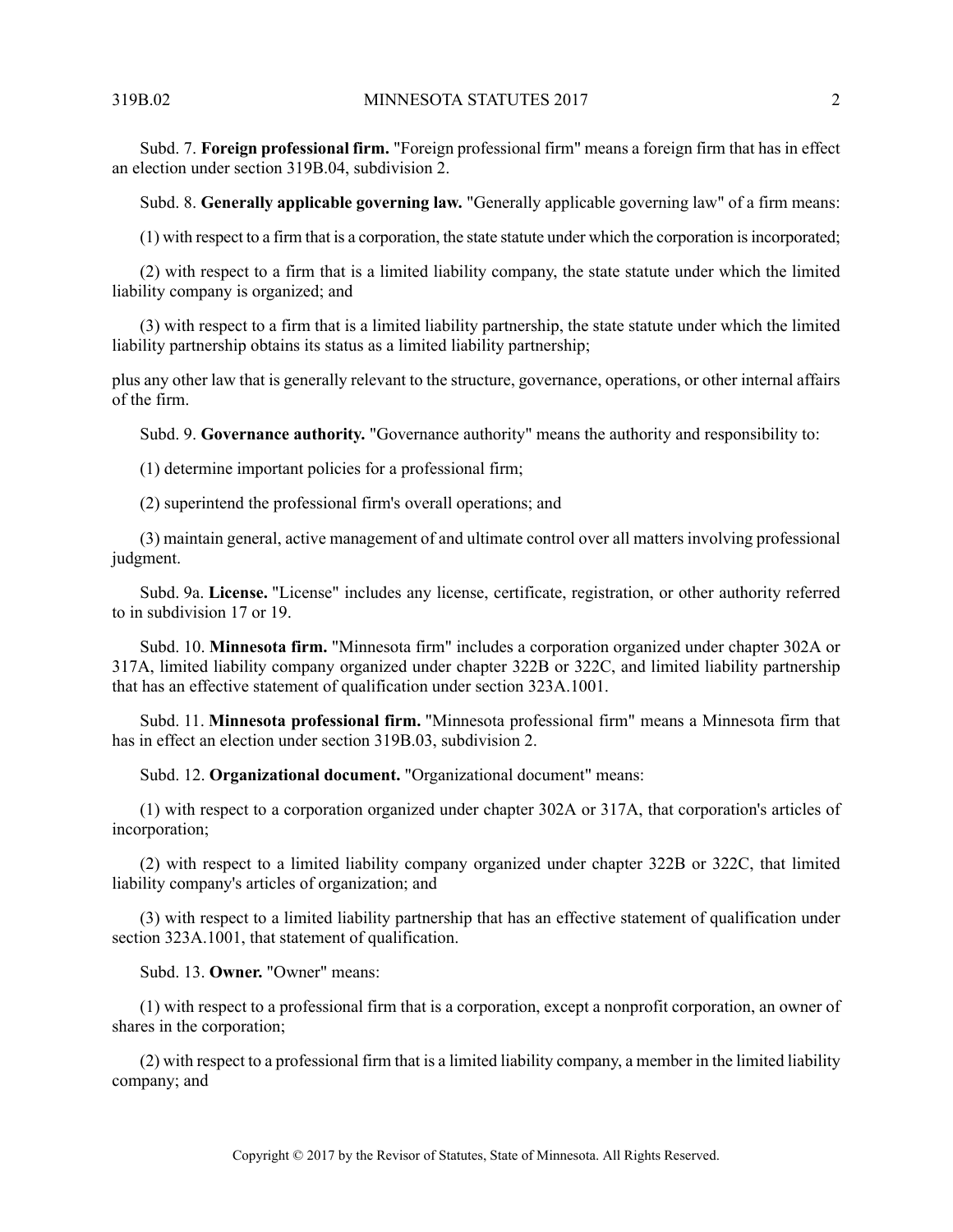(3) with respect to a professional firm that is a limited liability partnership, a partner in the limited liability partnership.

Subd. 14. **Ownership interest.** "Ownership interest" means:

(1) with respect to a professional firm that is a corporation, except a nonprofit corporation, shares in the corporation;

(2) with respect to a professional firm that is a limited liability company, a membership interest in the limited liability company; and

(3) with respect to a professional firm that is a limited liability partnership, a partnership interest.

Subd. 15. **Partial right.** "Partial right" means a right in or with respect to an ownership interest where the right is by itself insufficient to make the right's holder an owner.

Subd. 16. **Pertinent professional services.** "Pertinent professional services" means, with respect to a professional firm, the category or categories of professional services specified by the firm in its election under section 319B.03, subdivision 2, or 319B.04, subdivision 2.

Subd. 17. **Professional.** "Professional" means a natural person who is licensed by the laws of the state of Minnesota orsimilar laws of anotherstate to furnish one or more of the categories of professionalservices listed in subdivision 19. Professional includes a natural person who is licensed or otherwise authorized to practice law under the laws of a foreign nation.

Subd. 18. **Professional firm.** "Professional firm" means both Minnesota professional firms and foreign professional firms.

Subd. 19. **Professional services.** "Professional services" means services of the type required or permitted to be furnished by a professional under a license, registration, or certificate issued by the state of Minnesota to practice medicine and surgery under sections 147.01 to 147.22, as a physician assistant pursuant to sections 147A.01 to 147A.27, chiropractic under sections 148.01 to 148.105, registered nursing under sections 148.171 to 148.285, optometry undersections 148.52 to 148.62, psychology undersections 148.88 to 148.98, social work under chapter 148E, marriage and family therapy under sections 148B.29 to 148B.39, professional counseling under sections 148B.50 to 148B.593, dentistry and dental hygiene under sections 150A.01 to 150A.12, pharmacy under sections 151.01 to 151.40, podiatric medicine under sections 153.01 to 153.25, veterinary medicine under sections 156.001 to 156.14, architecture, engineering, surveying, landscape architecture, geoscience, and certified interior design under sections 326.02 to 326.15, accountancy under chapter 326A, or law under sections 481.01 to 481.17, or under a license or certificate issued by another state under similar laws. Professional services includes services of the type required to be furnished by a professional pursuant to a license or other authority to practice law under the laws of a foreign nation.

Subd. 20. **State.** "State" means a state of the United States and the District of Columbia.

Subd. 21. **Statement of foreign qualification.** "Statement of foreign qualification" means with respect to a limited liability partnership that has an effective statement of foreign qualification under section 323A.1102, that statement of foreign qualification.

Subd. 21a. **Surviving spouse.** "Surviving spouse" means a surviving spouse of a deceased professional as an individual, as the personal representative of the estate of the decedent, as the trustee of an inter vivos or testamentary trust created by the decedent, or as the sole heir or beneficiary of an estate or trust of which the personal representative or trustee is a bank or other institution that has trust powers.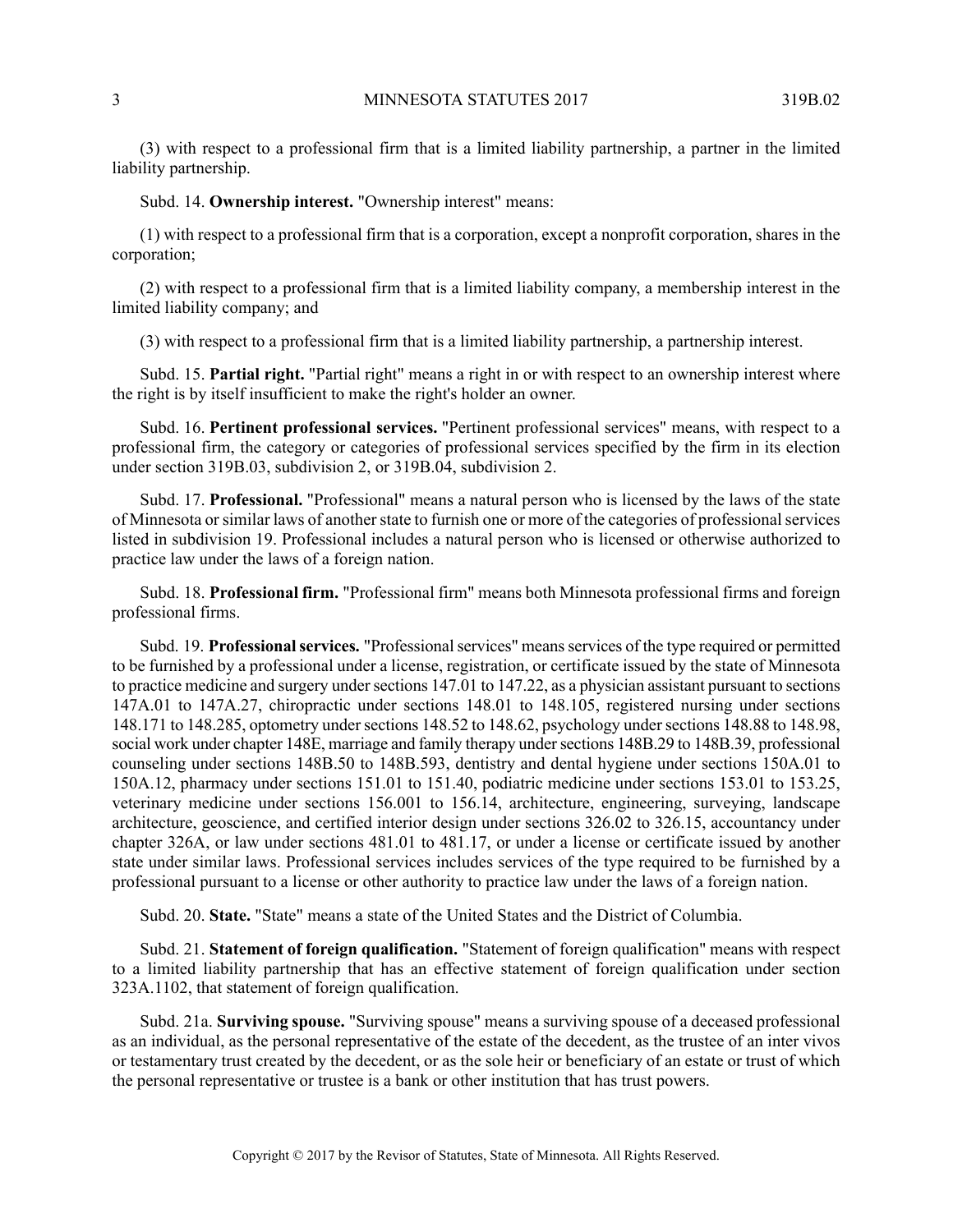Subd. 22. **Update.** "Update" means:

(1) with respect to a Minnesota professional firm that is either a Minnesota corporation or a Minnesota limited liability company, amend the organizational document;

(2) with respect to a foreign professional firm that is a foreign corporation, file a notice under section 303.115 in connection with the foreign corporation's certificate of authority;

(3) with respect to a foreign firm that is a limited liability company, file an amended certificate of authority;

(4) with respect to a Minnesota professional firm that is a limited liability partnership and has an effective statement of qualification under section 323A.1001, amend that statement of qualification; and

(5) with respect to a foreign professional firm that is a limited liability partnership and has an effective statement of foreign qualification under section 323A.1102, amend that statement of foreign qualification.

<span id="page-3-0"></span>**History:** 1997 c 22 art 1 s 2; 1998 c 309 s 5-7; 1999 c 85 art 3 s 1-4,17; 2000 c 260 s 53; 2001 c 42 s 2; 2001 c 109 art 2 s 4; 2005 c 147 art 1 s 69; 2005 c 153 s 1; 2007 c 123 s 132; 2009 c 148 s 2; 2009 c 178 art 1 s 56; 2014 c 157 art 2 s 25, 26, 31; 2016 c 135 art 4 s 13, 14; 2016 c 158 art 1 s 170

# **319B.03 AUTHORITY OF MINNESOTA FIRMS TO FURNISH PROFESSIONAL SERVICES; ELECTION BY MINNESOTA FIRMS TO INVOKE THE ACT.**

Subdivision 1. **Authority under this act and under other law.** (a) A Minnesota firm that has in effect an election under subdivision 2 may furnish professional services within Minnesota as provided in sections 319B.01 to 319B.12. A Minnesota firm may furnish professional services within Minnesota without making an election under subdivision 2 only if:

(1) no Minnesota statute, Minnesota rule, or tenet of Minnesota common law requires the Minnesota firm to make that election in order to furnish professional services within Minnesota; and

(2) no Minnesota statute, Minnesota rule, or tenet of Minnesota common law precludes the Minnesota firm from furnishing professional services within Minnesota in the absence of that election.

(b) A Minnesota professional firm may provide professional services and exercise the ancillary powers permitted under section 319B.06, subdivision 1, paragraph (c), in another state if:

(1) the Minnesota professional firm is authorized to provide the services and exercise the powers within Minnesota;

(2) the Minnesota firm's organizational document does not prohibit the Minnesota professional firm from providing the services or exercising the powers in the other state;

(3) in the case of a Minnesota professional firm that is a limited liability partnership, the partnership agreement does not prohibit the Minnesota professional firm from providing the services or exercising the powers in the other state; and

(4) the Minnesota professional firm complies with all applicable laws of that other state regulating the furnishing of professional services and exercising of ancillary powers in that state.

Subd. 2. **Election to invoke this act.** To elect to become a Minnesota professional firm and be authorized to furnish professional services according to sections 319B.01 to 319B.12, a Minnesota firm must in its organizational document: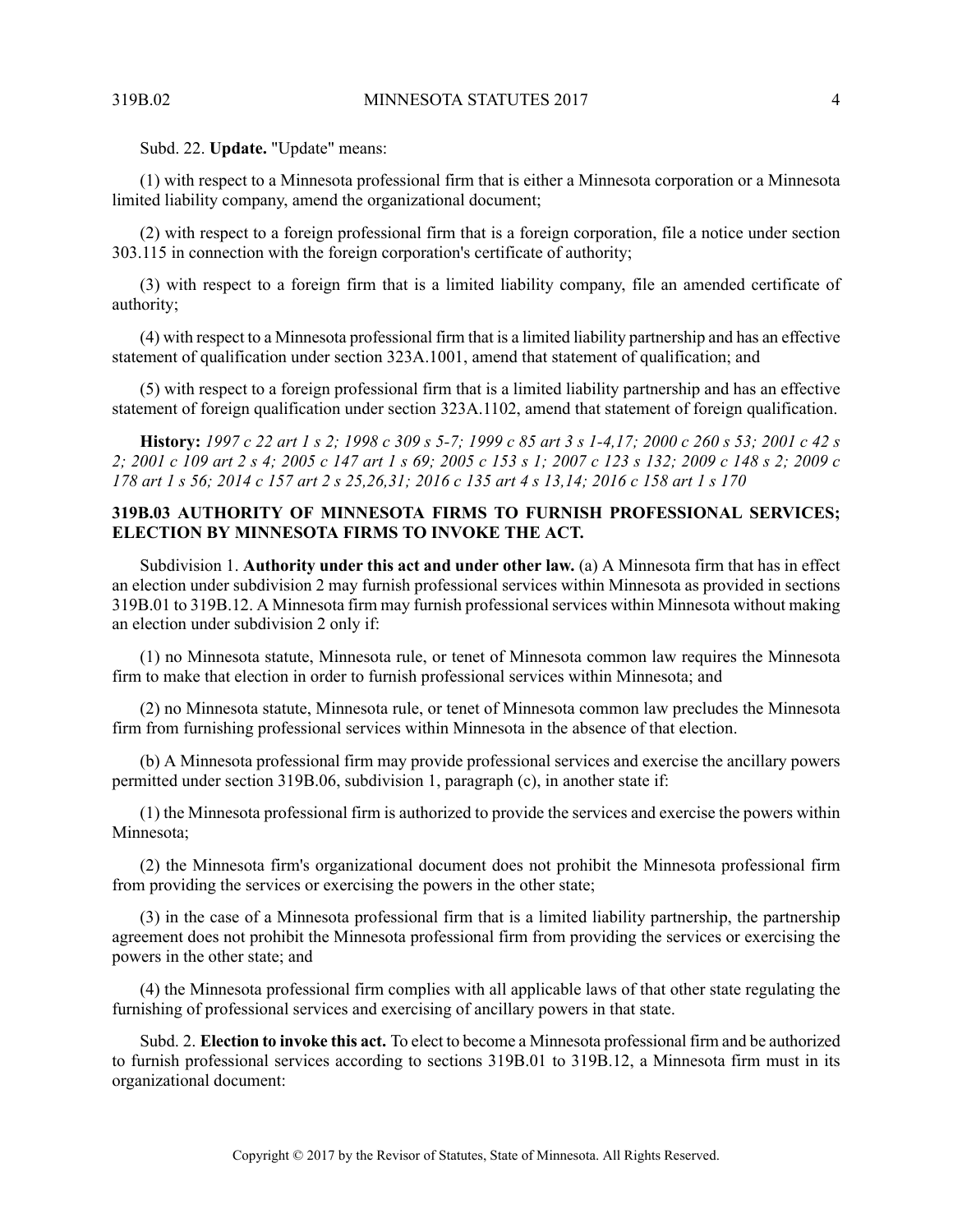(1) state that the Minnesota firm elects to operate under those sections;

(2) acknowledge that the Minnesota firm is subject to those sections; and

(3) specify from the list stated in section 319B.02, subdivision 19, the category or categories of professional services the Minnesota firm is authorized to provide.

The statement, acknowledgment, and specification may be made when a Minnesota firm initially files the organizational document or may be added at a later time by updating that document.

Subd. 3. **Rescission and amendment of election.** (a) A Minnesota professional firm may rescind its election by updating its organizational document to delete the statement, acknowledgment, and specification required by subdivision 2.

(b) A Minnesota professional firm may update its organizational document to change the specification required by subdivision 2, clause (3).

<span id="page-4-0"></span>Subd. 4. **Relationship of this act and generally applicable governing law.** If a Minnesota firm has an election under subdivision 2 in effect and the Minnesota firm's generally applicable governing law conflicts with sections 319B.01 to 319B.12, sections 319B.01 to 319B.12 govern.

**History:** *1997 c 22 art 1 s 3*

# **319B.04 AUTHORITY OF FOREIGN FIRMS TO FURNISH PROFESSIONAL SERVICES; ELECTION BY FOREIGN FIRMS TO INVOKE THE ACT.**

Subdivision 1. **Authority under this act and under other law.** A foreign firm that has in effect an election under subdivision 2 may furnish professional services within Minnesota as provided in sections 319B.01 to 319B.12. A foreign firm may furnish professional services within Minnesota without making an election under subdivision 2 only if:

(1) no Minnesota statute, Minnesota rule, or tenet of Minnesota common law requires the foreign firm to make that election in order to furnish professional services within Minnesota; and

(2) no Minnesota statute, Minnesota rule, or tenet of Minnesota common law precludes the foreign firm from furnishing professional services within Minnesota in the absence of that election.

Subd. 2. **Election to invoke authority under this act.** To elect to become a foreign professional firm and be authorized to furnish professional services according to sections 319B.01 to 319B.12, a foreign firm must in its certificate of authority or statement of foreign qualification:

(1) state that the firm elects to operate under sections 319B.01 to 319B.12;

(2) acknowledge that the firm is subject to those sections;

(3) state that, to the extent its generally applicable governing law conflicts or differs with those sections, the foreign firm has made the necessary changes to the agreements and other documents controlling its structure, governance, operations, and internal affairs so as to comply with those sections; and

(4) specify from the list stated in section 319B.02, subdivision 19, the category or categories of professional services the foreign firm is authorized to provide within Minnesota.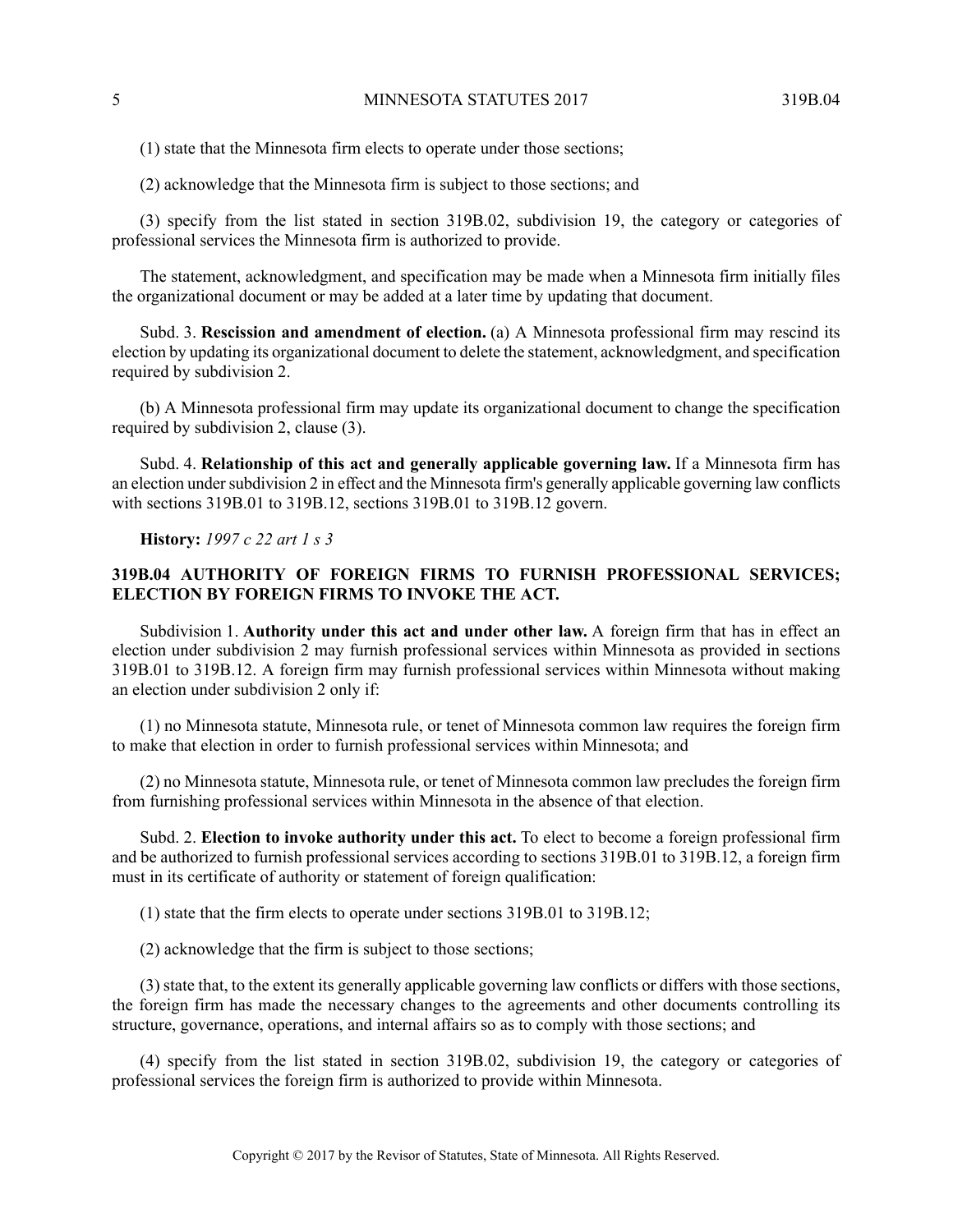The statements, acknowledgment, and specification may be made when the foreign firm initially files for a certificate of authority or statement of foreign qualification or may be added at a later time by updating that document.

Subd. 3. **Rescission and amendment of election.** (a) A foreign firm may rescind its election by updating its certificate of authority or statement of foreign qualification to delete the statements, acknowledgment, and specification required by subdivision 2.

<span id="page-5-0"></span>(b) A foreign firm may update its certificate of authority or statement of foreign qualification to change the specification required by subdivision 2, clause (4).

**History:** *1997 c 22 art 1 s 4; 1999 c 85 art 3 s 5,6*

#### **319B.05 FIRM NAME.**

Subdivision 1. **No implication of superiority.** The name of a professional firm must not imply or be used to imply superiority.

Subd. 2. **Required name endings.** The name of a professional firm must end:

(1) in the case of a corporation, with any one of the following phrases, words, or abbreviations: "Professional Corporation"; "Professional Service Corporation"; "Service Corporation"; "Professional Association"; "Chartered"; "Limited"; "P.C."; "P.S.C."; "S.C."; "P.A."; or "Ltd.";

(2) in the case of a limited liability company, with any one of the following phrases or abbreviations: "Professional Limited Liability Company"; "Limited Liability Company"; "P.L.L.C."; "P.L.C."; or "L.L.C."; or

<span id="page-5-1"></span>(3) in the case of a limited liability partnership, with any one of the following phrases or abbreviations: "Professional Limited Liability Partnership"; "Limited Liability Partnership"; "P.L.L.P."; or "L.L.P."

A permitted abbreviation may include or omit periods.

**History:** *1997 c 22 art 1 s 5*

# **319B.06 FURNISHING SERVICES.**

Subdivision 1. **Categories of service.** (a) A professional firm may provide professional services within Minnesota in one of the categories listed in section 319B.02, subdivision 19, if:

(1) the professional firm's election under section 319B.03, subdivision 2, or 319B.04, subdivision 2, specifies that category; and

(2) each of the professional firm's owners meet the requirements of section 319B.07 with regard to that category.

(b) A professional firm may provide professional services within Minnesota in more than one of the categories listed in section 319B.02, subdivision 19, if:

(1) the professional firm's election under section 319B.03, subdivision 2, or 319B.04, subdivision 2, specifies those categories;

(2) each of the professional firm's owners meet the requirements of section 319B.07 with regard to at least one of those categories; and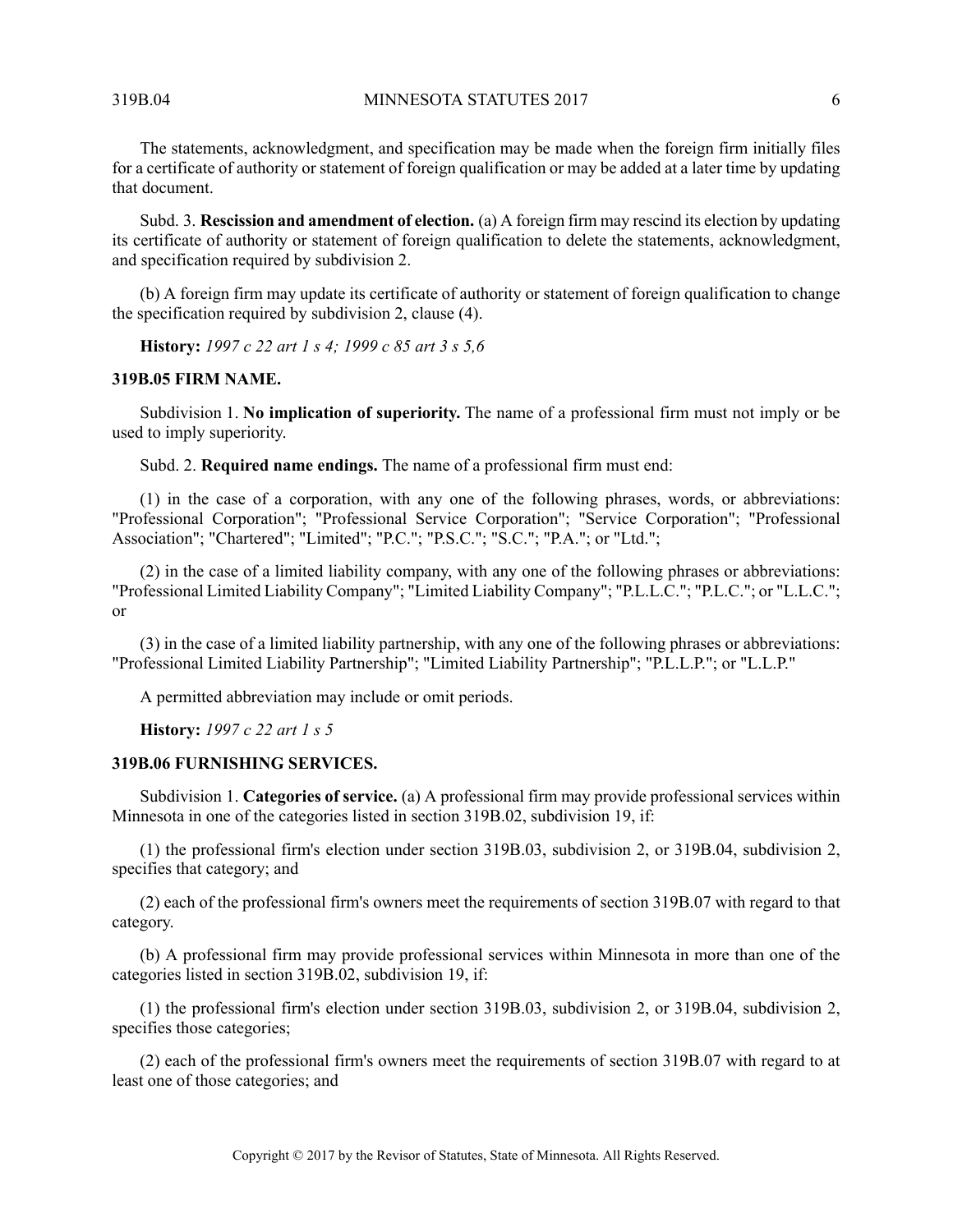(3) the relevant licensing statutes, as listed in section 319B.02, subdivision 19, or rules in effect under those statutes, specifically authorize those categories of services to be practiced in combination.

(c) A professional firm may exercise any powers accorded it by its generally applicable governing law, so long as the professional firm exercises those powers solely to provide the pertinent professional services or to accomplish tasks ancillary to providing those services.

(d) A professional firm may not conduct any other business or provide any other services beyond those authorized in this subdivision, either within or outside of Minnesota.

(e) A professional firm may not adopt, implement, or follow a policy, procedure, or practice that would give a board grounds for disciplinary action against a professional who follows, agrees to, or acquiesces in the policy, procedure, or practice.

Subd. 2. **Manner of furnishing services.** (a) A professional firm may furnish professional services within Minnesota only through professionals licensed or otherwise authorized by the state of Minnesota to furnish the pertinent professional services. Firm owners who are properly licensed professionals may provide professional services on a professional firm's behalf, and a professional firm may also hire or retain properly licensed professionals as employees, nonemployee agents, or independent contractorsto furnish professional services on the professional firm's behalf.

(b) If a professional firm is authorized under subdivision 1, paragraph (b), to furnish more than one category of professional services, a professional furnishing professional services on behalf of the professional firm is required to be licensed or authorized only with respect to the category or categories of services which the professional actually furnishes.

Subd. 3. **Relationship to person served.** (a) Sections 319B.01 to 319B.12 do not alter any law applicable to the relationship between a person furnishing professional services and a person receiving the professional services, including liability arising out of the professional services and the confidential relationship and privilege of communications between the person furnishing professional services and the person receiving the professional services.

(b) Sections 319B.01 to 319B.12 do not alter any law applicable to the relationship between a professional firm furnishing professional services and a person receiving the professional services, including liability arising out of the professional services and the confidential relationship and privilege of communications between the professional firm furnishing professional services and the person receiving the professional services.

<span id="page-6-0"></span>(c) Whether a professional firm's owners and persons who control, manage, or act for the firm are personally liable for the firm's debts and obligations is determined according to the firm's generally applicable governing law.

**History:** *1997 c 22 art 1 s 6; 1997 c 174 art 12 s 65*

## **319B.07 OWNERSHIP INTERESTS.**

Subdivision 1. **Ownership of interests restricted.** Ownership interests in a professional firm may not be owned or held, either directly or indirectly, except by any of the following:

(1) professionals who, with respect to at least one category of the pertinent professional services, are licensed and not disqualified;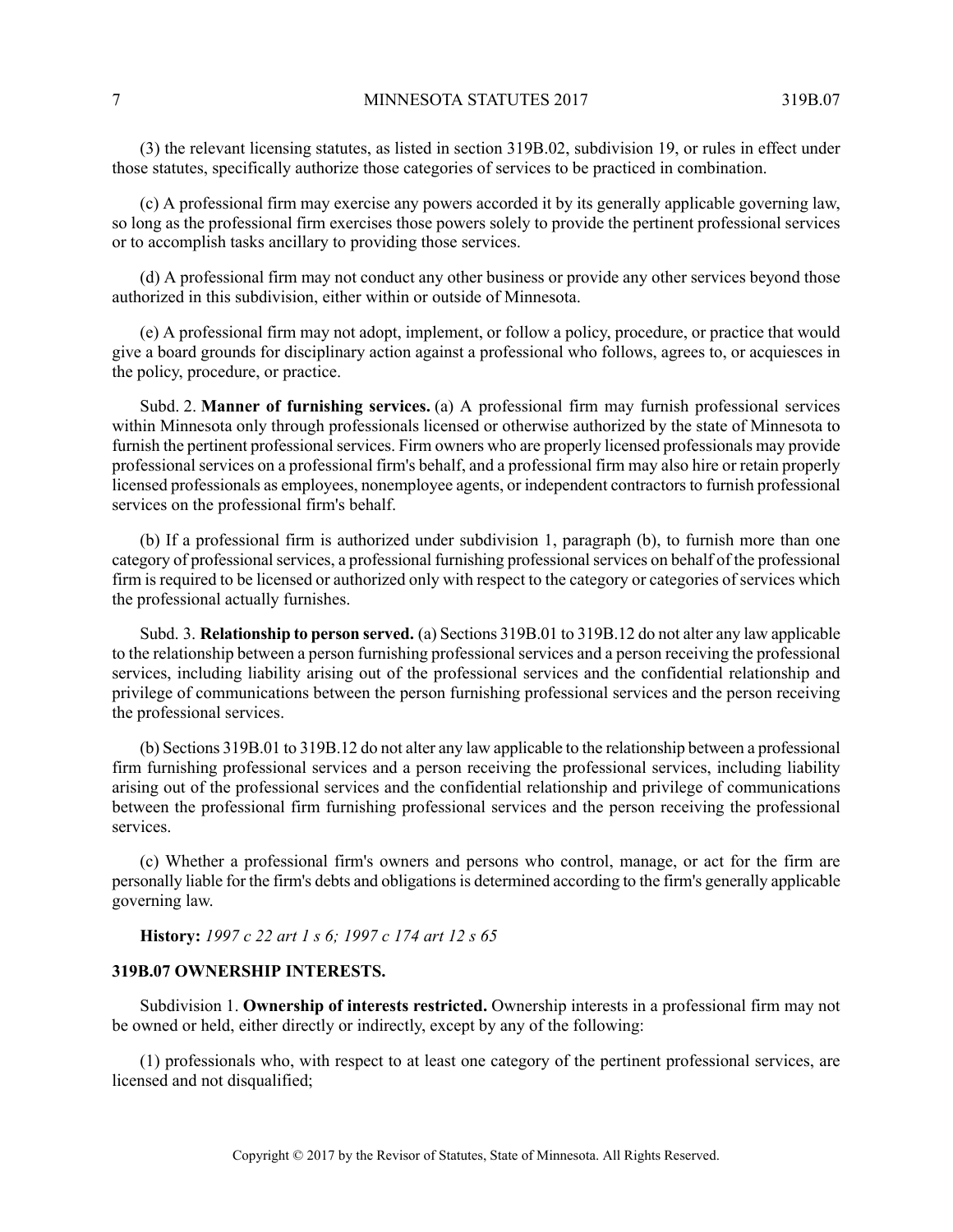(2) general partnerships, other than limited liability partnerships, authorized to furnish at least one category of the professional firm's pertinent professional services;

(3) other professional firms authorized to furnish at least one category of the professional firm's pertinent professional services;

(4) a voting trust established with respect to some or all of the ownership interests in the professional firm, if (i) the professional firm's generally applicable governing law permits the establishment of voting trusts, and (ii) all the voting trustees and all the holders of beneficial interests in the trust are professionals licensed to furnish at least one category of the pertinent professional services;

(5) an employee stock ownership plan as defined in section 4975(e)(7) of the Internal Revenue Code of 1986, as amended, if (i) all the voting trustees of the plan are professionals licensed to furnish at least one category of the pertinent professional services, and (ii) the ownership interests are not directly issued to anyone other than professionals licensed to furnish at least one category of the pertinent professional services; and

(6) sole ownership by a surviving spouse of a deceased professional who was the sole owner of the professional firm at the time of the professional's death, but only during the period of time ending one year after the death of the professional.

Subd. 2. **Issuance and transfer of ownership interests restricted.** A professional firm may not sell, grant, give, allocate, issue, or otherwise transfer an ownership interest except to persons who meet the requirements of subdivision 1. No owner may transfer an ownership interest except to persons who meet the requirements of subdivision 1. These restrictions apply regardless of whether a purported sale, grant, gift, allocation, issuance, or other transfer:

(1) is voluntary or involuntary;

(2) constitutes a present transfer or an undertaking to make future transfer or to allow the transferee to cause a future transfer to occur; or

(3) is permanent or subject to defeasement.

Subd. 3. **Issuance and transfer of partial rights restricted.** (a) Except as permitted by this paragraph, no professional firm may sell, grant, give, allocate, issue, or otherwise transfer a partial right. Unless prohibited by its generally applicable governing law or some provision of a document or agreement permitted by its generally applicable governing law, a professional firm may:

(1) subject to section 319B.08, subdivision 3, sell, grant, give, allocate, issue, or otherwise transfer an option to acquire an entire ownership interest to a person who meets the requirements of subdivision 1; and

(2) subject to its licensing law, undertake to make payments, in the nature of separation, retirement, or death benefits, on account of a former owner who has died, become disqualified, or for any other reason has ceased to be an owner.

(b) Except as permitted by this paragraph, no owner may transfer any partial right. Unless prohibited by the professional firm's generally applicable governing law orsome provision of a document or agreement authorized by the professional firm's generally applicable governing law, an owner may, subject to section 319B.09:

(1) enter into an agreement with other owners of the professional firm regarding voting rights and other aspects of management; and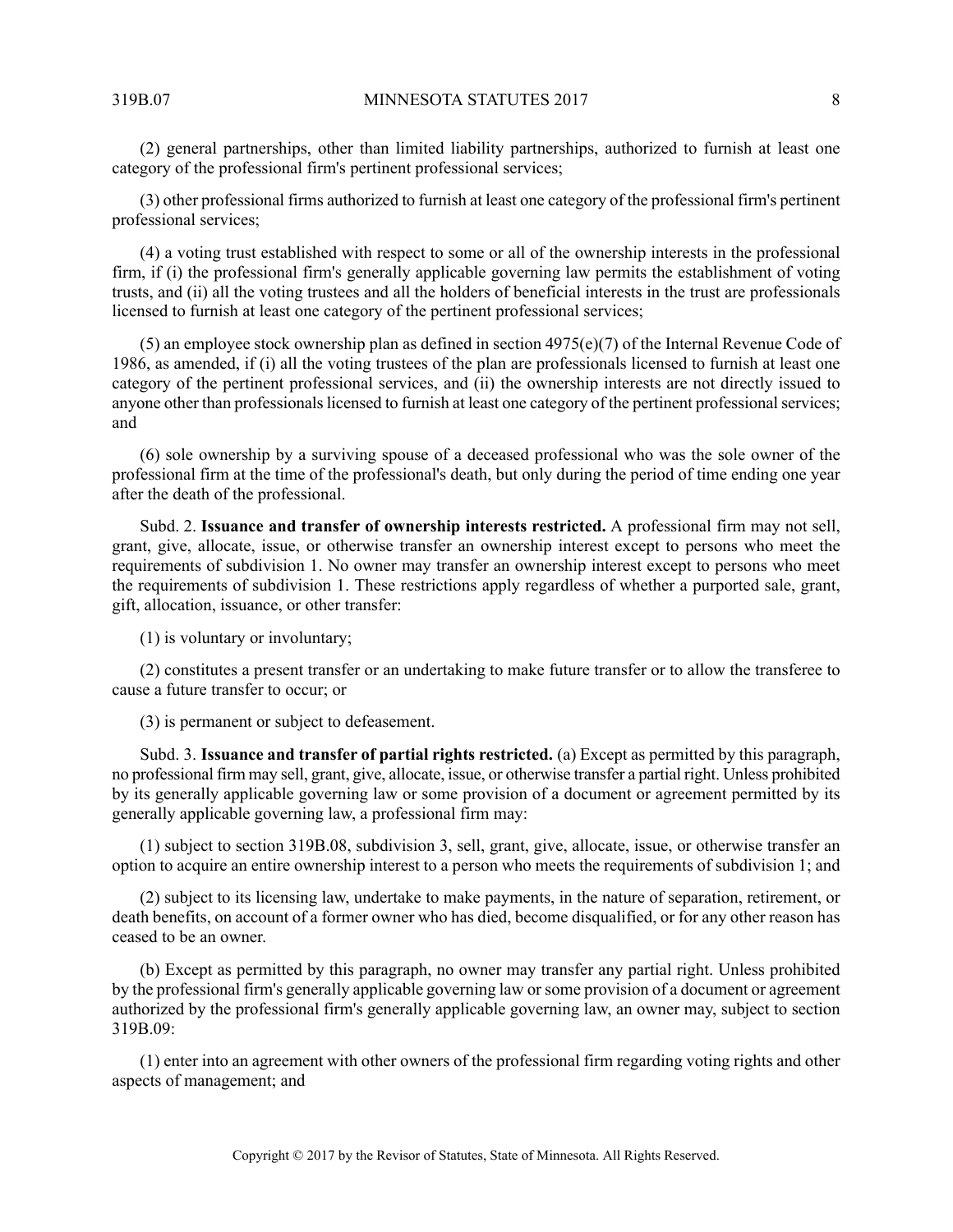(2) grant a proxy to a person who meets the requirements of subdivision 1.

(c) Except as permitted by paragraphs (a) and (b), no person may hold or transfer a partial right. These restrictions apply regardless of whether a purported transfer:

(1) is voluntary or involuntary;

(2) constitutes a present transfer or an undertaking to make a future transfer or to allow the transferee to cause a future transfer to occur; or

(3) is permanent or subject to defeasement.

Subd. 4. **Improper issuance and transfers void.** A sale, grant, gift, allocation, issuance, undertaking, creation, pledge, or other transfer in violation of this section is void.

Subd. 5. **Further transfer restrictions permitted.** If permitted by its generally applicable governing law, a professional firm may further restrict the transfer of ownership interests and partial rights.

<span id="page-8-0"></span>Subd. 6. **Nonapplication of securities regulation provisions.** Chapter 80A does not apply to or govern a transaction relating to an ownership interest of a professional firm.

**History:** *1997 c 22 art 1 s 7; 2009 c 148 s 3; 2009 c 178 art 1 s 57*

## **319B.08 EFFECT OF DEATH OR DISQUALIFICATION OF OWNER.**

Subdivision 1. **Acquisition of interests or automatic loss of professional firm status.** (a) If an owner dies or becomes disqualified to practice all the pertinent professional services, then either:

(1) within 90 days after the death or the beginning of the disqualification, all of that owner's ownership interest must be acquired by the professional firm, by persons permitted by section 319B.07 to own the ownership interest, or by some combination; or

(2) at the end of the 90-day period, the firm's election under section 319B.03, subdivision 2, or 319B.04, subdivision 2, is automatically rescinded, the firm loses its status as a professional firm, and the authority created by that election and status terminates.

An acquisition satisfies clause (1) if all right and title to the deceased or disqualified owner's interest are acquired before the end of the 90-day period, even if some or all of the consideration is paid after the end of the 90-day period. However, payment cannot be secured in any way that violates sections 319B.01 to 319B.12.

(b) If automatic rescission does occur under paragraph (a), the firm must immediately and accordingly update its organizational document, certificate of authority, or statement of foreign qualification. Even without that updating, however, the rescission, loss of status, and termination of authority provided by paragraph (a) occur automatically at the end of the 90-day period.

### Subd. 2. **Terms of acquisition.** (a) If:

(1) an owner dies or becomes disqualified to practice all the pertinent professional services;

(2) the professional firm has in effect a mechanism, valid according to the professional firm's generally applicable governing law, to effect a purchase of the deceased or disqualified owner's ownership interest so as to satisfy subdivision 1, paragraph (a), clause (1); and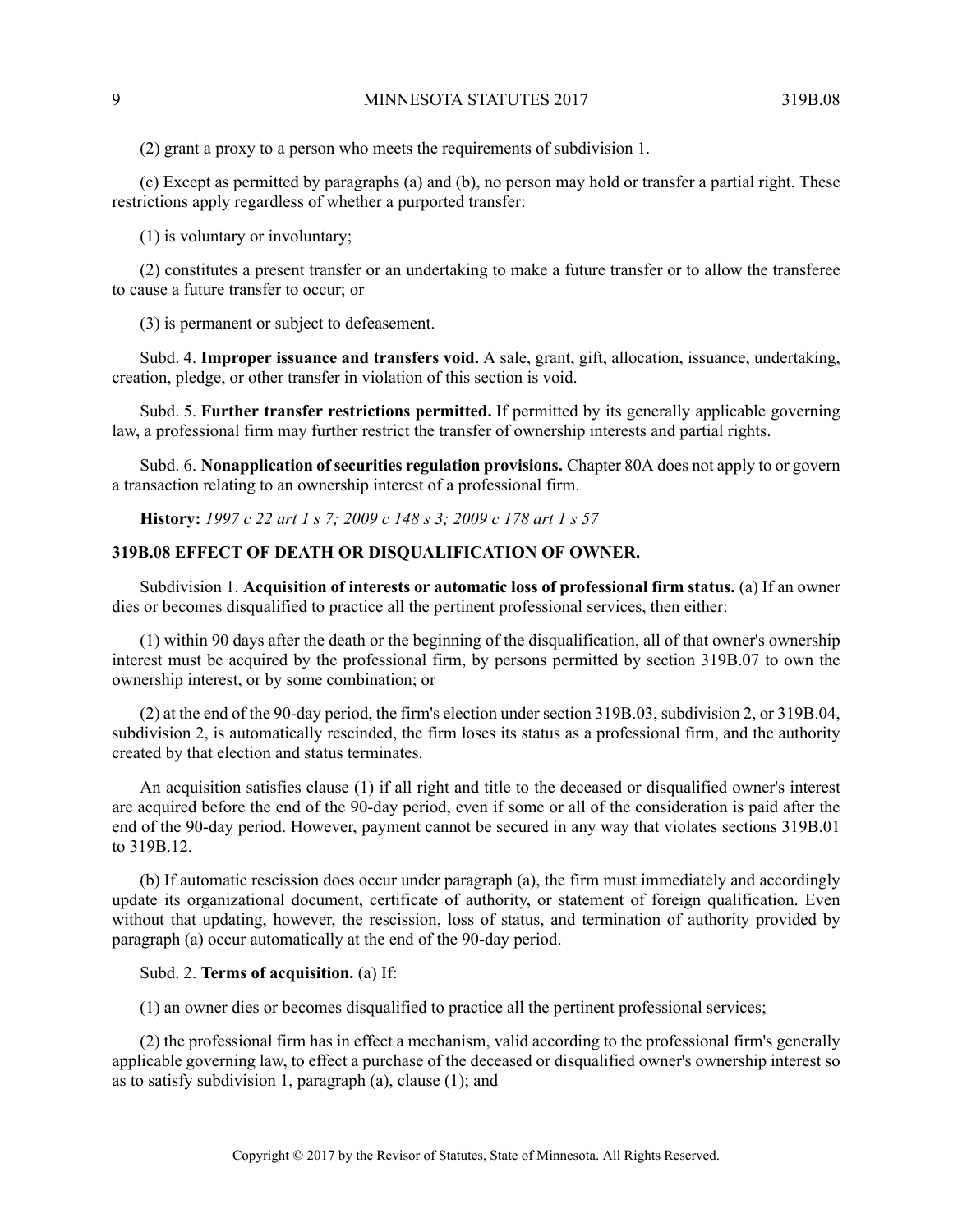(3) the professional firm does not agree with the disqualified owner or the representative of the deceased owner to set aside the mechanism,

then that mechanism applies.

(b) If:

(1) an owner dies or becomes disqualified to practice all the pertinent professional services;

(2) the professional firm has in effect no mechanism as described in paragraph (a), or has agreed as mentioned in paragraph (a), clause (3), to set aside that mechanism; and

(3) consistent with its generally applicable governing law, the professional firm agrees with the disqualified owner or the representative of the deceased owner, before the end of the 90-day period, to an arrangement to effect a purchase of the deceased or disqualified owner's ownership interest so as to satisfy subdivision 1, paragraph (a), clause (1),

then that arrangement applies.

(c) If:

(1) an owner of a Minnesota professional firm dies or becomes disqualified to practice all the pertinent professional services;

(2) the Minnesota professional firm does not have in effect a mechanism as described in paragraph (a);

(3) the Minnesota professional firm does not make an arrangement as described in paragraph (b); and

(4) no provision or tenet of the Minnesota professional firm's generally applicable governing law and no provision of any document or agreement authorized by the Minnesota professional firm's generally applicable governing law expressly precludes an acquisition under this paragraph,

then the firm may acquire the deceased or disqualified owner's ownership interest asstated in this paragraph. To act under this paragraph, the Minnesota professional firm must within 90 days after the death or beginning of the disqualification tender to the representative of the deceased owner's estate or to the disqualified owner the fair value of the owner's ownership interest, as determined by the Minnesota professional firm's governance authority. That price must be at least the book value, as determined in accordance with the Minnesota professional firm's regular method of accounting, as of the end of the month immediately preceding the death or loss of license. The tender must be unconditional and may not attempt to have the recipient waive any rights provided in this section. If the Minnesota professional firm tenders a price under this paragraph within the 90-day period, the deceased or disqualified owner's ownership interest immediately transfers to the Minnesota professional firm regardless of any dispute as to the fairness of the price. A disqualified owner or representative of the deceased owner's estate who disputes the fairness of the tendered price may take the tendered price and bring suit in district court seeking additional payment. The suit must be commenced within one year after the payment is tendered. A Minnesota professional firm may agree with a disqualified owner or the representative of a deceased owner's estate to delay all or part of the payment due under this paragraph, but all right and title to the owner's ownership interests must be acquired before the end of the 90-day period and payment may not be secured in any way that violates sections 319B.01 to 319B.12.

Subd. 3. **Expiration of firm-issued option on death or disqualification of holder.** If the holder of an option issued under section 319B.07, subdivision 3, paragraph (a), clause (1), dies or becomes disqualified, the option automatically expires.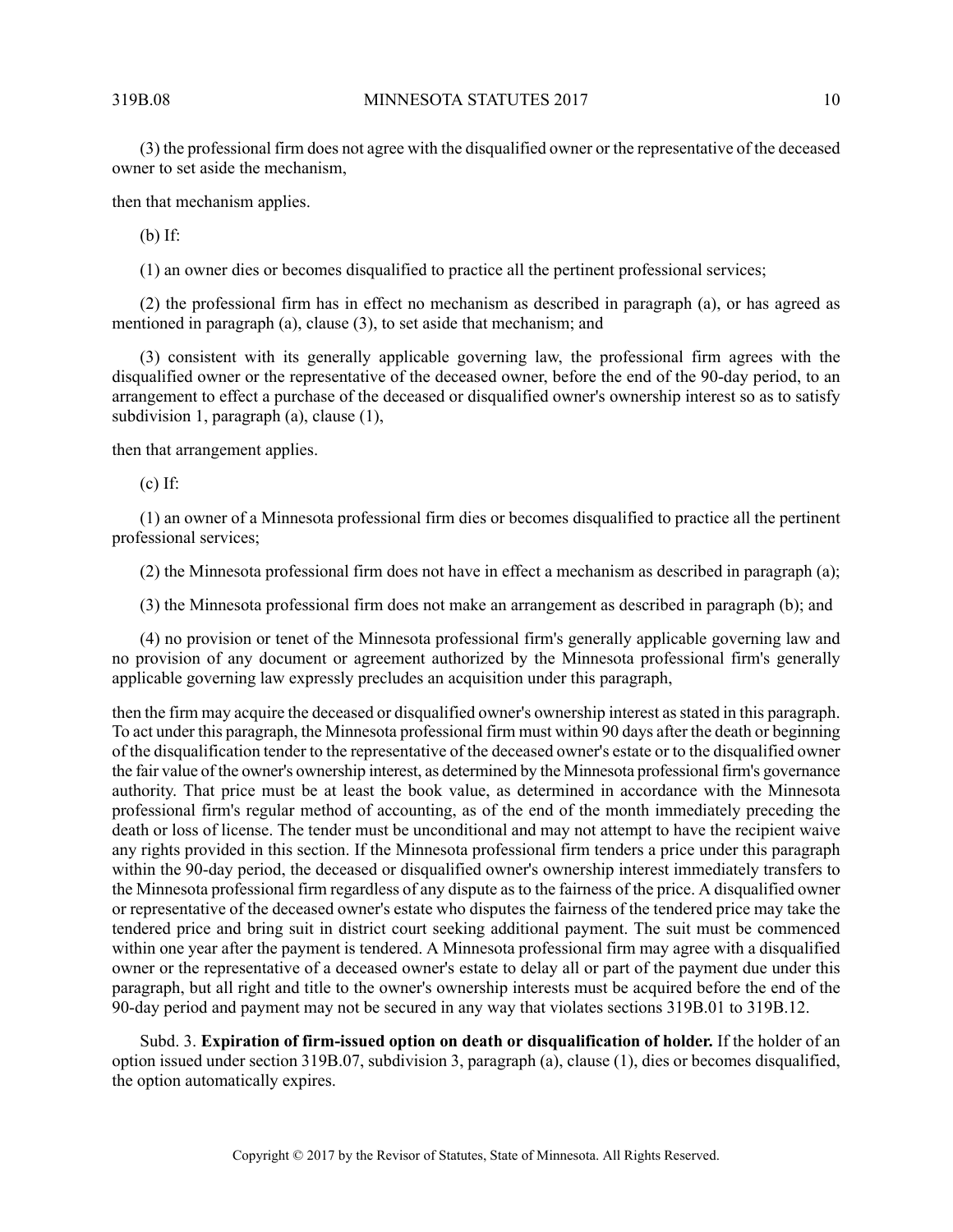11 MINNESOTA STATUTES 2017 319B.09

Subd. 4. **One-year period for surviving spouse of sole owner.** For purposes of this section, each mention of "90 days," "90-day period," or similar term shall be interpreted as one year after the death of a professional who was the sole owner of the professional firm if the surviving spouse of the deceased professional owns and controls the firm after the death.

<span id="page-10-0"></span>History: 1997 c 22 art 1 s 8; 1999 c 85 art 3 s 7; 2009 c 148 s 4; 2009 c 178 art 1 s 58

#### **319B.09 GOVERNANCE.**

Subdivision 1. **Governance authority.** (a) Except as stated in paragraph (b), a professional firm's governance authority must rest with:

(1) one or more professionals, each of whom is licensed to furnish at least one category of the pertinent professional services; or

(2) a surviving spouse of a deceased professional who was the sole owner of the professional firm, while the surviving spouse owns and controls the firm, but only during the period of time ending one year after the death of the professional.

(b) In a Minnesota professional firm organized under chapter 317A and in a foreign professional firm organized under the nonprofit corporation statute of another state, at least one individual possessing governance authority must be a professional licensed to furnish at least one category of the pertinent professional services.

(c) Individuals who possess governance authority within a professional firm may delegate administrative and operational matters to others. No decision entailing the exercise of professional judgment may be delegated or assigned to anyone who is not a professional licensed to practice the professional services involved in the decision.

(d) An individual whose license to practice any pertinent professional services is revoked or suspended may not, during the time the revocation or suspension is in effect, possess or exercise governance authority, hold a position with governance authority, or take part in any decision or other action constituting an exercise of governance authority. Nothing in this chapter prevents a board from further terminating, restricting, limiting, qualifying, or imposing conditions on an individual's governance role as board disciplinary action.

(e) A professional firm owned and controlled by a surviving spouse must comply with all requirements of this chapter, except those clearly inapplicable to a firm owned and governed by a surviving spouse who is not a professional of the same type as the surviving spouse's decedent.

Subd. 2. **Voting and management rights restricted.** (a) The restrictions stated in section 319B.07 apply to the holding and exercise of:

(1) any proxy relating to the voting right of any ownership interest in a professional firm; and

(2) any other right to vote or participate in the management of a professional firm where the right derives from or is on account of an ownership interest in the professional firm.

Except as stated in paragraphs (b) and (c), this paragraph applies to rights a representative of a deceased or incompetent owner might otherwise have.

(b) If a Minnesota professional firm is deciding whether to rescind its election under section 319B.03, subdivision 3, the representative of a deceased or incompetent owner has authority to vote the deceased or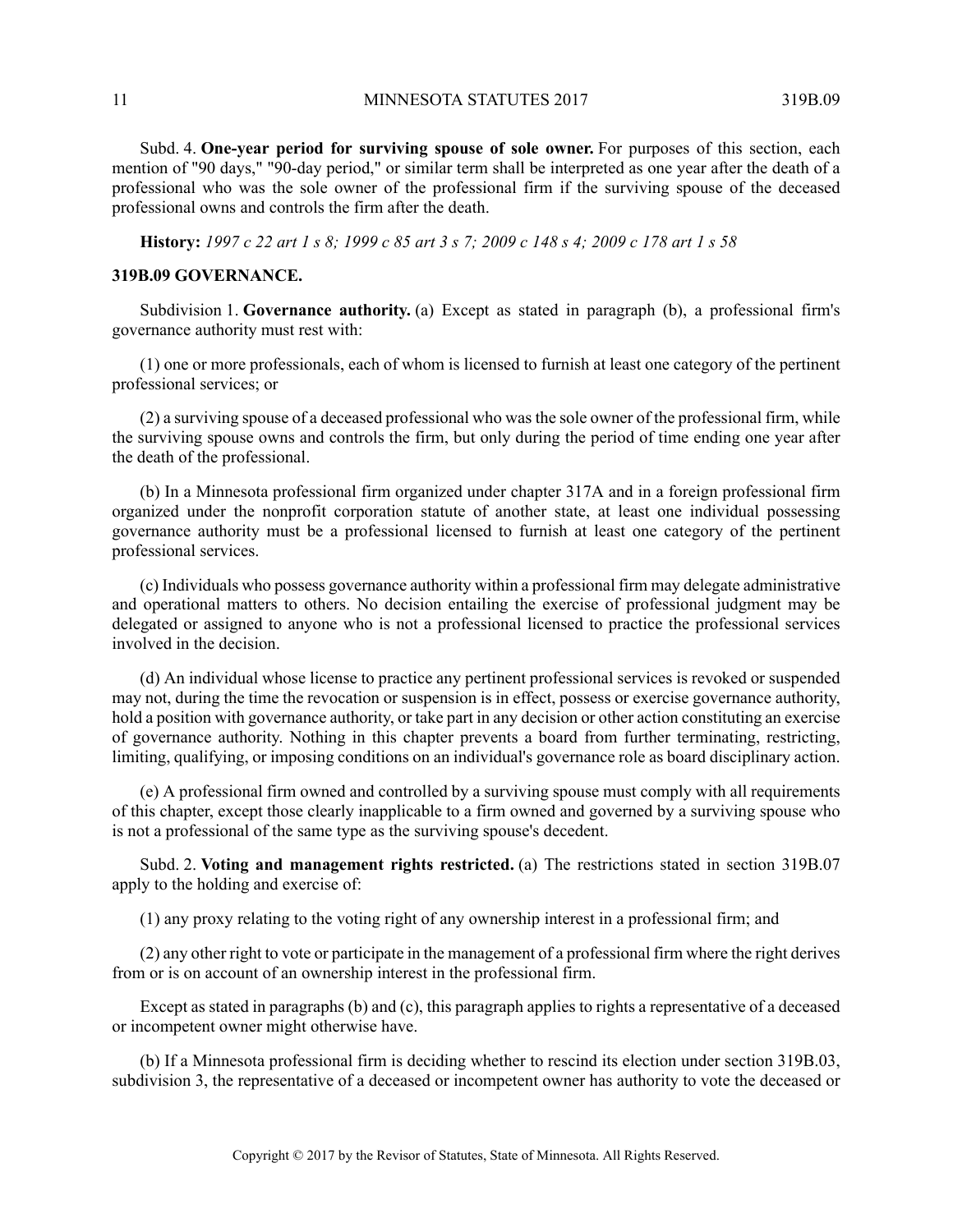incompetent owner's ownership interest on that issue to the same extent the owner would have had the right to vote but for the death or incompetency.

(c) If a foreign professional firm is deciding whether to rescind its election under section 319B.04, subdivision 3, and the foreign professional firm's generally applicable governing law provides the representative of a deceased or incompetent owner authority to vote the deceased or incompetent owner's ownership interest on that issue, nothing in sections 319B.01 to 319B.12 limits the representative's authority.

<span id="page-11-0"></span>**History:** *1997 c 22 art 1 s 9; 2009 c 148 s 5; 2009 c 178 art 1 s 59*

# **319B.10 MERGERS AND OTHER REORGANIZATIONS.**

Subdivision 1. **Reorganization permitted.** A professional firm may enter into a merger, consolidation, exchange of ownership interests, conversion, or any other reorganization permitted by its generally applicable governing law.

Subd. 2. **Effect on participating professional firm.** (a) If a professional firm participatesin and survives a reorganization but the reorganization causes the surviving firm to be out of compliance with section 319B.07 or 319B.09, or both:

(1) the surviving firm's election under section 319B.03, subdivision 2, or 319B.04, subdivision 2, is automatically rescinded;

(2) the surviving firm immediately loses its status as a professional firm and the authority created by that election and status terminates; and

(3) the surviving firm must immediately and accordingly update its organizational document, certificate of authority, or statement of foreign qualification. Even without that amendment, however, the rescission, loss of status, and termination of authority occur automatically when the reorganization takes effect.

(b) If, before a reorganization takes effect, the 90-day deadline established in section 319B.07, subdivision 1, has been triggered but has not yet elapsed with regard to an ownership interest in a professional firm participating in the reorganization, the surviving firm is not out of compliance with sections 319B.07 and 319B.09 merely because the reorganization accords a comparable ownership interest in the surviving firm to the disqualified owner or the representative of the deceased owner's estate. The original 90-day deadline applies to the comparable ownership interest and the surviving firm.

Subd. 3. **Filings with secretary of state.** (a) For a Minnesota professional firm involved in a merger, the document filed with the secretary of state to effectuate the merger must state whether that Minnesota professional firm will survive the merger, and if so, whether that Minnesota professional firm will remain a Minnesota professional firm once the merger takes effect.

(b) For a foreign professional firm involved in a merger, the certificate filed with the secretary of state under section 303.11, 322B.92, or 322C.1004 must be accompanied by a statement as to whether that foreign firm will survive the merger, and if so, whether that foreign professional firm will remain a foreign professional firm once the merger takes effect.

<span id="page-11-1"></span>Subd. 4. **Status of newly created firm.** If a reorganization involves the creation of a new firm, that firm may make an election under section 319B.03, subdivision 2, or 319B.04, subdivision 2, and become a professional firm if the firm meets the requirements of sections 319B.01 to 319B.12.

History: 1997 c 22 art 1 s 10; 1999 c 85 art 3 s 8; 2014 c 157 art 2 s 27,31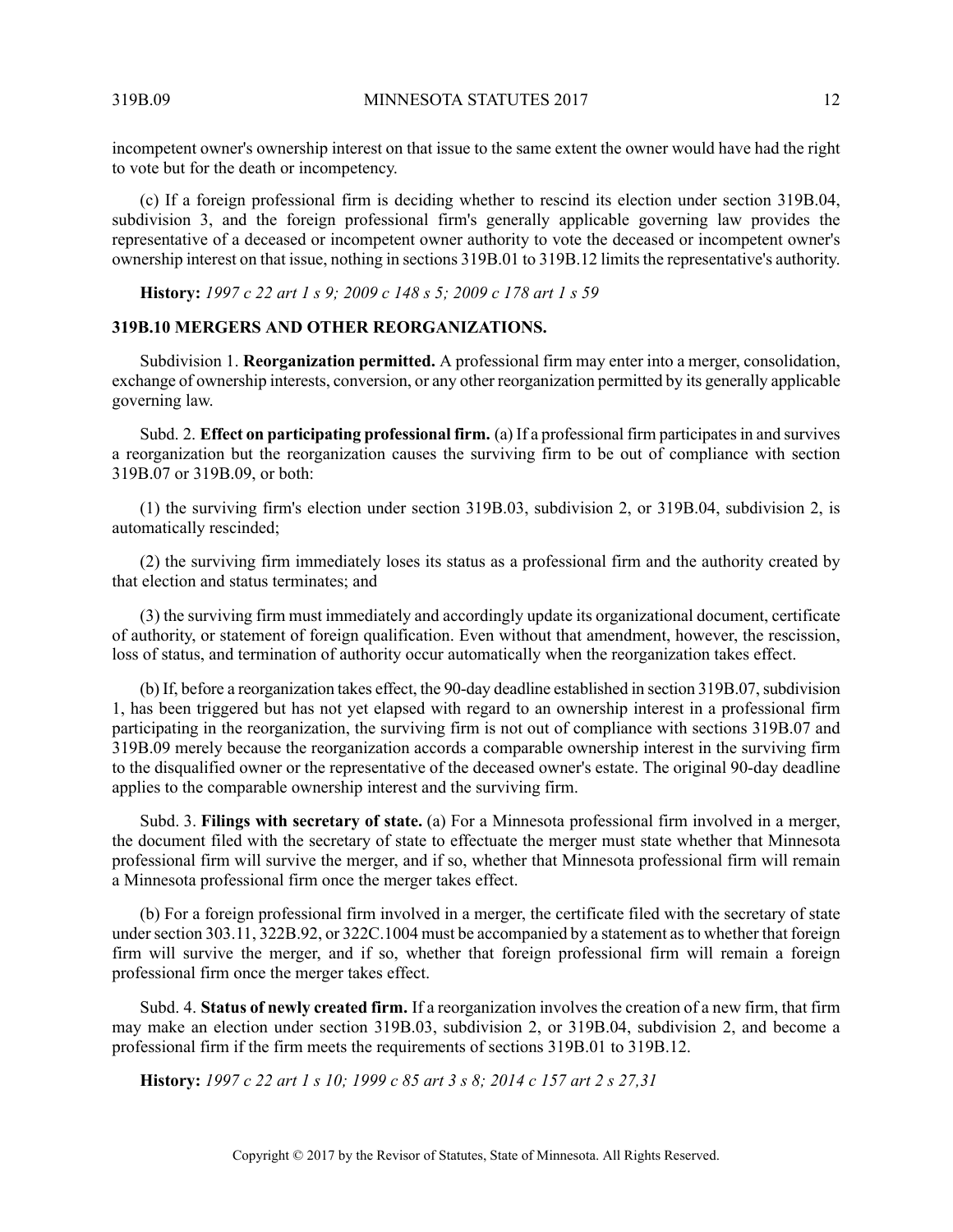#### **319B.11 PROFESSIONAL REGULATION.**

Subdivision 1. **Boards' powers.** Each board may make whatever rules are necessary to carry outsections 319B.01 to 319B.12. Except as stated in this section, nothing in sections 319B.01 to 319B.12 restricts or limits in any manner the authority or duty of a board with respect to persons furnishing professional services within the jurisdiction of the board, even if the person is an owner, director, governor, officer, manager, employee, agent, or independent contractor of a professional firm and furnishes professional services through that firm.

Subd. 2. **Liability shield.** (a) Except as stated in paragraph (b), no board may directly or indirectly require a person providing professional services through a professional firm to assume greater liability for the firm's debts and obligations than is contemplated by section 319B.06, subdivision 3.

(b) Paragraph (a) does not prevent the board from requiring a professional to assume personal liability for specified obligations or categories of obligations as a term or requirement of board disciplinary or corrective action concerning the professional.

Subd. 3. **Filing of organizational document and report information.** (a) No professional firm may furnish professional services within Minnesota until the firm files with each board having jurisdiction over the pertinent professional services:

(1) a copy of the firm's organizational document, certificate of authority, or statement of foreign qualification;

(2) a report containing the same information as required by subdivision 4; and

(3) except as stated in paragraph (b), a fee of \$100.

(b) If a firm has previously been organized under sections 319A.01 to 319A.22, that firm is not required to pay the filing fee under paragraph (a).

Subd. 4. **Annual report.** (a) Every professional firm must file annually on or before January 1 with the board or boards having jurisdiction over the pertinent professional services a report containing the following:

(1) the name and address of the professional firm;

(2) the contents of any amendment made to the firm's organizational document, certificate of authority, or statement of foreign qualification since the filing of the most recent report under subdivision 3 or this subdivision;

(3) a designation of the position or positions within the firm that have governance authority;

(4) the name and address of each owner of an ownership interest and each person occupying a position with governance authority;

(5) a statement as to whether all employees, agents, and independent contractors furnishing professional services within Minnesota on behalf of the professional firm are professionals authorized to furnish at least one category of the pertinent professional services;

(6) except in the case of a professional firm that is organized under chapter 317A or the nonprofit corporation statute of another state, a statement as to whether all owners and persons occupying a position with governance authority are professionals authorized to furnish at least one category of the pertinent professional services;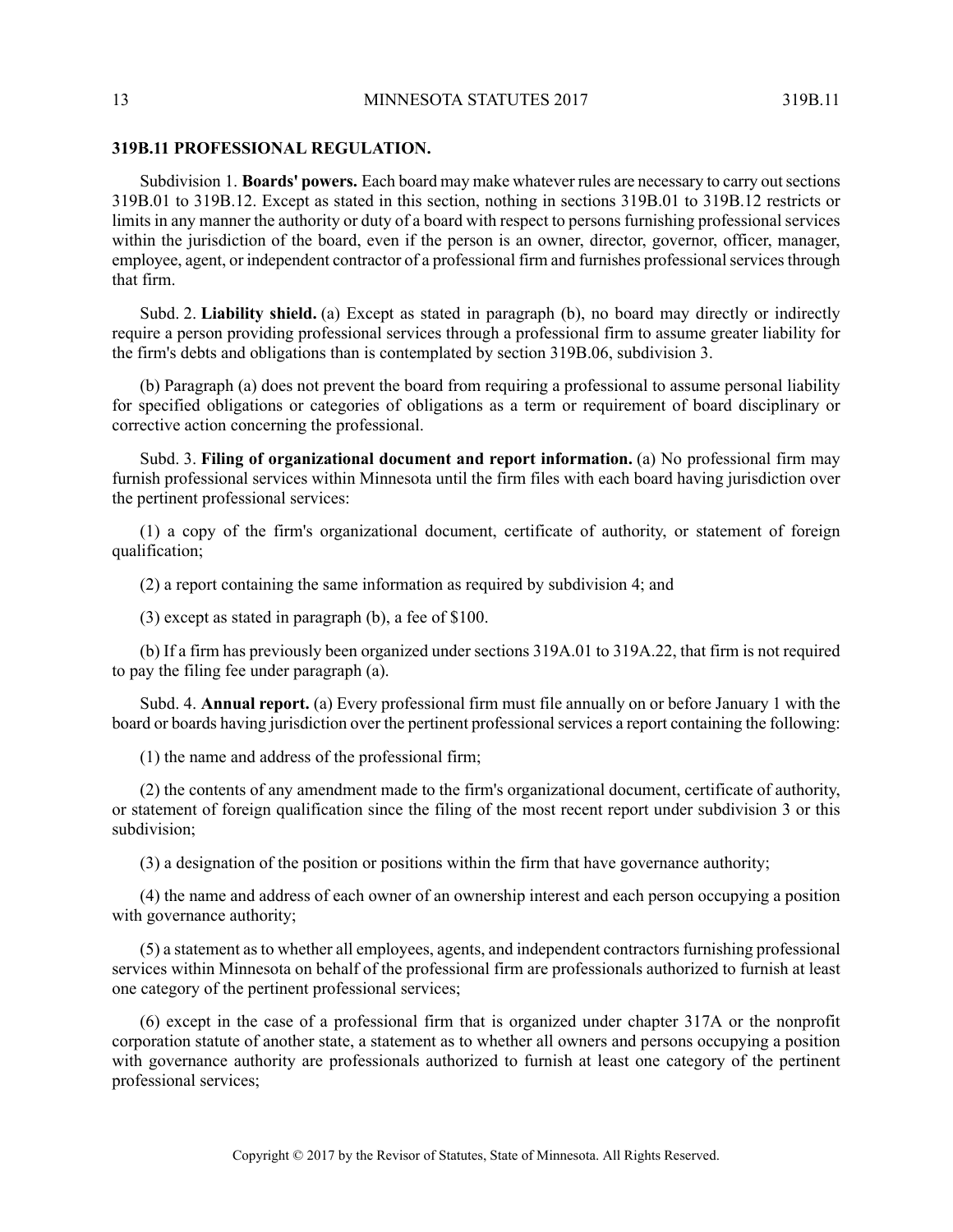319B.11 MINNESOTA STATUTES 2017 14

(7) in the case of a professional firm that is organized under chapter 317A or the nonprofit corporation statute of another state, a statement as to whether at least one person occupying a position with governance authority is a professional authorized to furnish at least one category of the pertinent professional services; and

(8) any additional information as the board may by rule prescribe as appropriate to assist in determining whether a professional firm is complying with sections 319B.01 to 319B.12.

The statement required by clauses(5), (6), and (7) must be made and signed under oath by a professional who is an owner or employee of the professional firm, licensed in at least one category of the pertinent professional services and duly authorized to make the statement on behalf of the professional firm.

(b) For filing each annual report under paragraph (a), each firm must pay a fee of \$25 to each board with which the report is filed.

Subd. 5. **Report of owner's death or disqualification.** (a) Except as stated in paragraph (b), within 30 days after the death or disqualification of an owner, the professional firm must report the death or disqualification to each board having jurisdiction over any of the pertinent professional services.

(b) A professional firm need not report a disqualification to a board which took the action that caused the disqualification.

Subd. 6. **Examination by board.** (a) A board, or an employee or agent designated by a board, may inspect at all reasonable times all books and records of a professional firm and may summon and examine under oath the owners, directors, governors, officers, managers, persons occupying a position with governance authority, and employees of the firm in all matters concerning the operations of the professional firm that are governed by sections 319B.01 to 319B.12, the rules of the board, or the professional firm's generally applicable governing law. This subdivision does not authorize anyone to have access to or to compel anyone to testify with respect to books, records, or information of any type subject to a privilege recognized by law.

(b) Any information obtained by a board as a result of an examination authorized by paragraph (a) is confidential, immune from subpoena, and inadmissible as evidence at a trial, hearing, or proceeding before a court, board, or commissioner except a proceeding under subdivision 8.

(c) A professional firm subject to an examination under paragraph (a) may request in writing that the board under whose authority the examination is being or has been conducted provide the professional firm with a copy of all or any specified parts of the sworn testimony taken or received during the examination as well as all or any specified exhibits provided as part of that testimony. The board must comply promptly with the request and may charge the requesting firm the reasonable cost of making and providing the copies.

Subd. 7. **Status of information.** Except as stated in subdivision 6, information filed by a professional firm under this section is public data under chapter 13.

Subd. 8. **Involuntary dissolution and rescission of professional firm status.** A board, through the attorney general, may institute proceedings in a district court of this state or a contested case proceeding under chapter 14 to involuntarily rescind a professional firm's election under section 319B.03, subdivision 2, or 319B.04, subdivision 2, to impose restrictions or conditions on that election or to reprimand the professional firm due to a violation of sections 319B.01 to 319B.12, the relevant licensing statute as listed in section 319B.02, subdivision 19, or the rules of the board. A board, through the attorney general, may institute proceedings in a district court of this state to have a Minnesota professional firm involuntarily dissolved, or a foreign professional firm's certificate of authority or statement of foreign qualification revoked on those grounds, as well as on any other grounds provided by Minnesota law. A board may seek reprimands,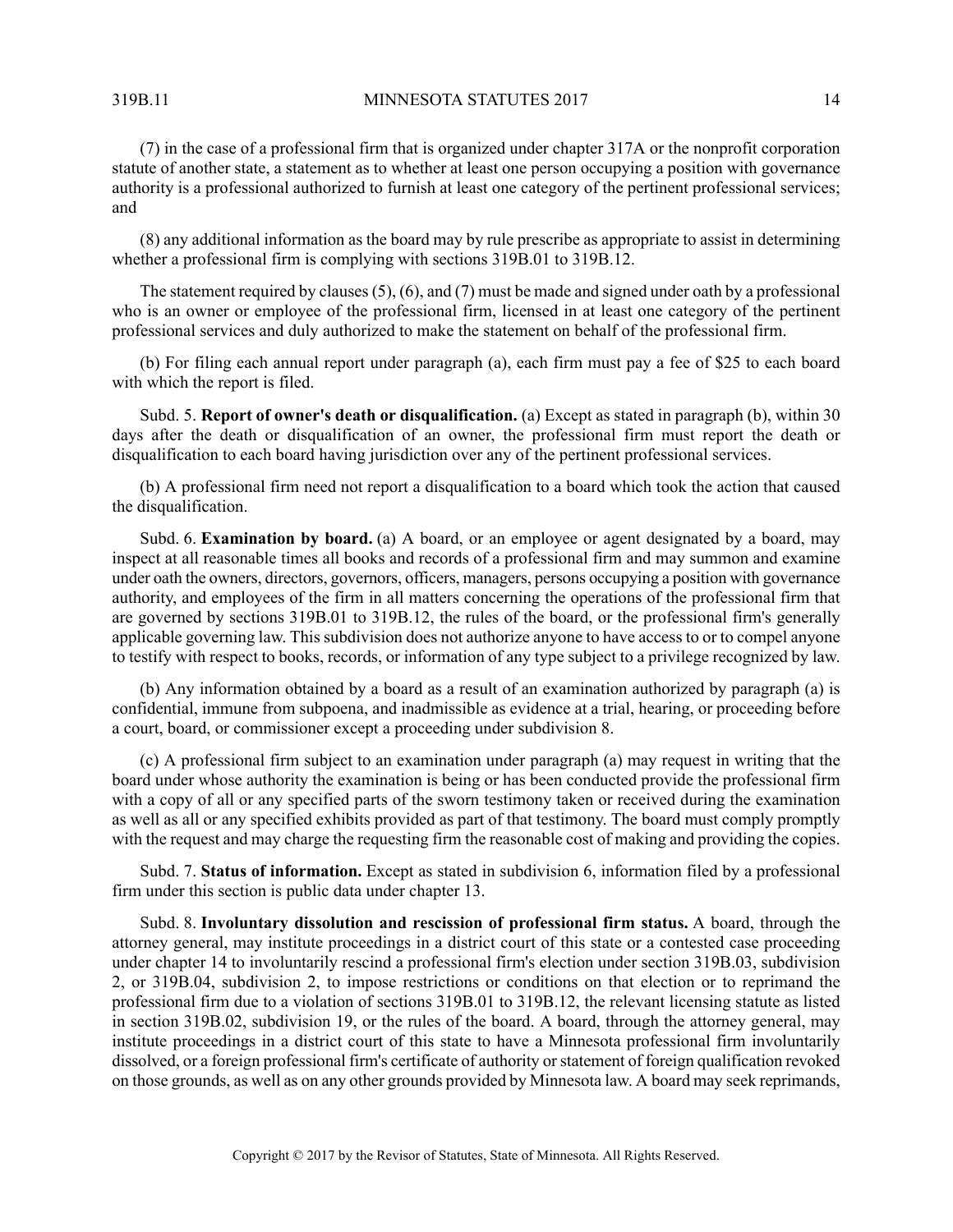restrictions, conditions, involuntary rescission, and, as appropriate, dissolution or revocation within a single proceeding in a district court of this state. After a court enters a decree imposing rescission, dissolution, or revocation upon a professional firm, a board shall cause a certified copy of the decree to be filed with the secretary of state. The secretary of state shall not charge a fee for filing the decree. A board's claim against a professional firm for involuntary dissolution or revocation does not abate simply because the professional firm has rescinded its election under section 319B.03, subdivision 2, or 319B.04, subdivision 2. A voluntary rescission does abate a board's claim to obtain reprimands, restrictions, conditions, or involuntary rescission.

Subd. 9. **Fees.** All fees paid under this section are for the board to which they are due.

<span id="page-14-0"></span>**History:** *1997 c 22 art 1 s 11; 1999 c 85 art 3 s 9-11*

## **319B.12 TRANSITION PROVISIONS.**

Subdivision 1. **Special definitions.** As used in this section:

(1) "professional corporation" has the meaning given in section 319A.02, subdivision 4;

(2) "foreign professional corporation" has the meaning given in 319A.02, subdivision 5; and

(3) "corporation" has the meaning given in section 319A.02, subdivision 7.

Subd. 2. **New use of chapter 319A precluded.** Beginning July 1, 1997, no Minnesota firm may organize under chapter 319A and no foreign firm may begin to operate under chapter 319A.

Subd. 3. **Early election into this chapter by chapter 319A organizations.** (a) At any time before January 1, 1999, a professional corporation organized under chapter 319A and a foreign professional corporation governed by chapter 319A may elect to be governed by sections 319B.01 to 319B.12. To make that election, the professional corporation or foreign professional corporation must:

(1) comply with section 319B.03, subdivision 2, or 319B.04, subdivision 2, whichever is applicable; and

(2) amend, to the extent necessary to comply with sections 319B.01 to 319B.12, its organizational document, certificate of authority, or statement of qualification, as well as any agreements and other documents controlling the corporation's structure, governance, operations, and internal affairs.

(b) Regardless of the date an electing professional corporation or foreign professional corporation actually makes its election under this subdivision, the electing professional corporation or foreign professional corporation may make the election effective as of January 1, 1997. Except as allowed by this paragraph, an election under this subdivision is effective on the date the electing professional corporation or foreign professional corporation complies with paragraph (a).

(c) The law and documents that govern the structure, governance, operations, and other internal affairs of a professional corporation or foreign professional corporation when the corporation is deciding whether, when, and as of when to make an election under this subdivision control the manner of making those decisions.

Subd. 4. **All use of chapter 319A ended; deemed election for Minnesota professional firms.** (a) Beginning January 1, 1999:

(1) no professional corporation may operate under chapter 319A and no foreign professional corporation may operate under chapter 319A; and

(2) chapter 319A ceases to apply to professional corporations and foreign professional corporations.